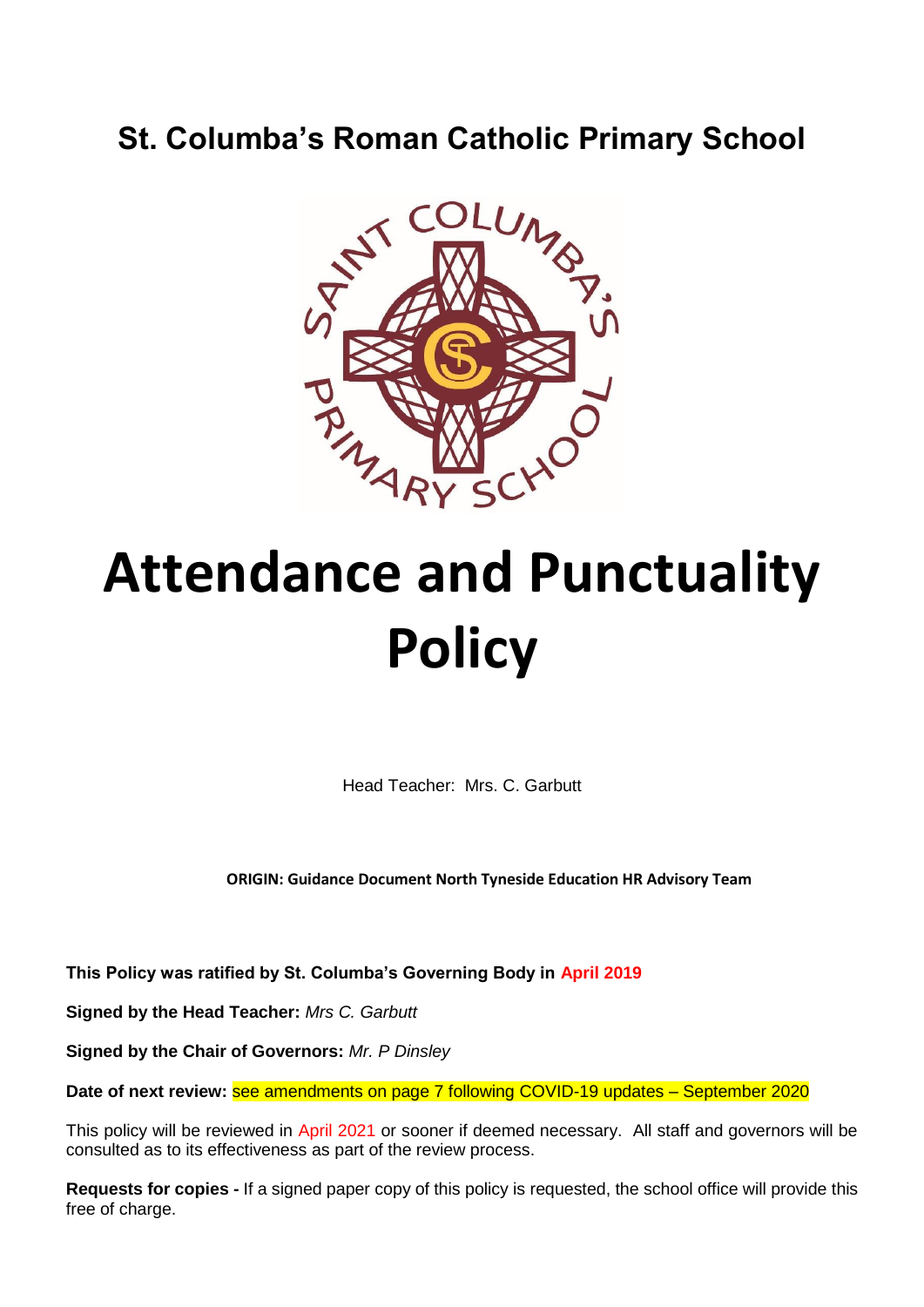# **School Agreed Statement**

The school emphasises the need for every pupil on roll to attend everyday, when the school is in session, as long as they are fit and healthy enough to do so. We believe that the most important factor in promoting good attendance is the development of positive attitudes towards school. We will endeavour to ensure that all partners: staff, parents, governors, Local Authority staff and the wider community are all accountable and work together in support of the school's attendance policy, which is essential if effective schooling is to take place. The school fully recognises the link between attendance and attainment. Historical figures from the Department of Education show this link very clearly:

| % Absence                 | $-4%$ | $4 - 5%$ | $5 - 6%$ | $6 - 7%$ | $7 - 8%$ | $8% +$ |
|---------------------------|-------|----------|----------|----------|----------|--------|
| L4+ English and maths     | 84    |          | 69       | 61       | 57       | 52     |
| 2 levels progress English | 87    | 85       | 83       | 80       |          |        |
| 2 levels progress maths   | 82    |          | 74       |          | 68       | 66     |

# **Every School Day Counts**

| 95% attendance = 2 weeks absence               |
|------------------------------------------------|
| 90% attendance = 4 weeks absence               |
| 80% attendance = more than half a term absence |



### **Aims and Guiding Principles**

- To successfully implement the school's attendance policy, the law and the Local Authority policy and procedures.
- To ensure pupils attain a regular pattern of attendance and punctuality that will support levels of achievement in school
- To foster positive attitudes to school and make best use of all resources and opportunities offered.
- To guide and support all partners on attendance issues.
- To work towards attaining school attendance targets and so achieve and sustain high levels of attendance at St. Columba's.

# **School/Governors Responsibility**

- Every teacher is responsible for the registration of pupils at the beginning of each school session and will ensure that this paper copy is passed to the office to record electronically.
- Mrs Craggs, the Attendance Co-ordinator will be responsible for ensuring that follow up action is taken, including informing parents when pupils are absent or persistently late. This will include parental consultations to discuss with the Attendance Co-ordinator and/or class teacher or Headteacher ways in which their child's attendance and/or punctuality can be improved.
- The school will maintain regular liaison with the Attendance and Education Welfare Service (A.E.W.S.) at North Tyneside ensuring that referrals are made correctly and in appropriate cases that information for national and local statistics are provided.
- All staff will provide positive communication to parents and apply a consistent approach encouraging punctual regular attendance from all pupils.
- That individual pupil attendance rate and lateness is informed through parental reporting, termly attendance reviews and at other appropriate parent/teacher meetings.
- To record annual attendance figures for each pupil on end of year academic reports.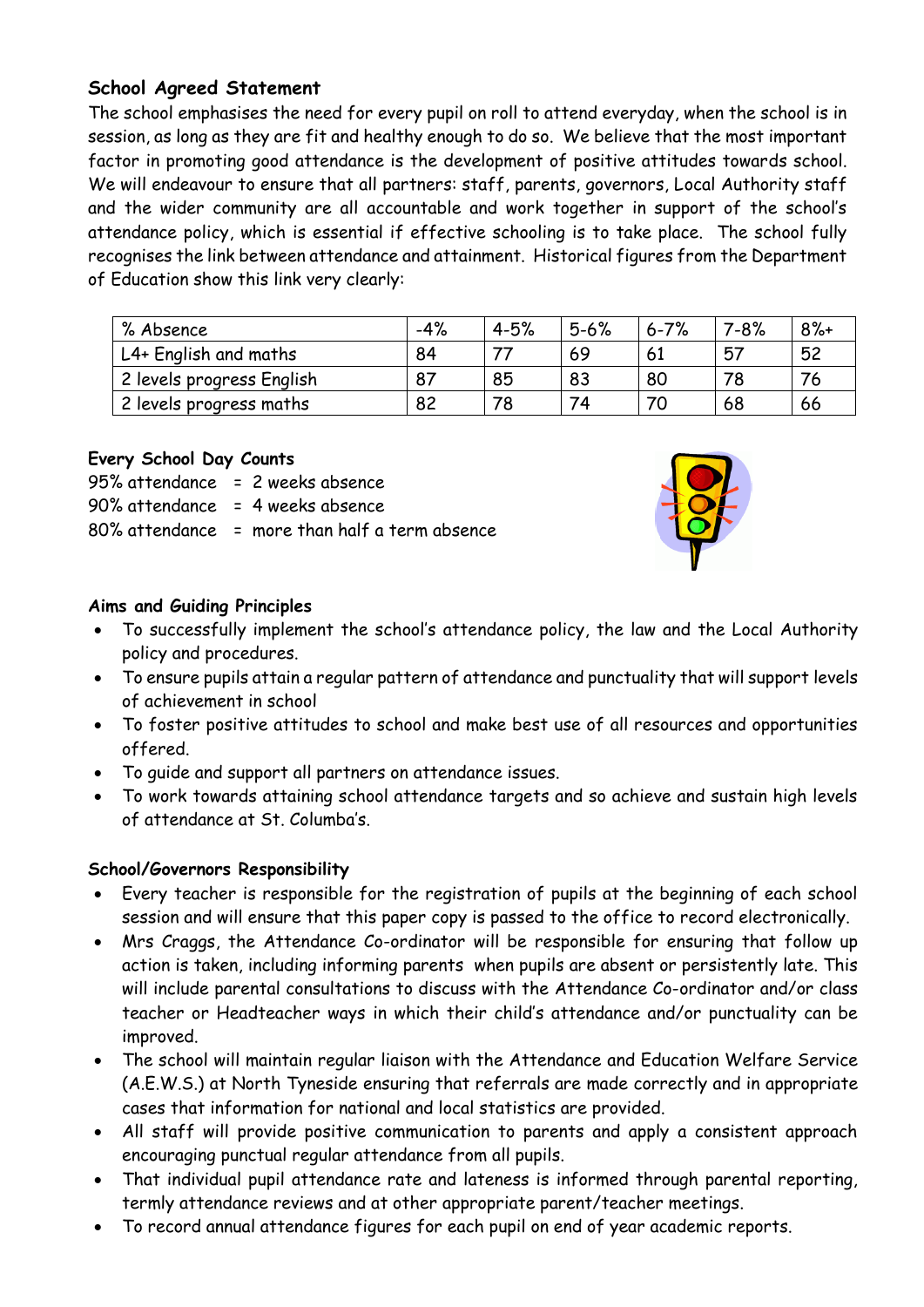- To encourage and inform pupils of the importance of daily attendance/punctuality in relation to their overall attainment gains, and to praise and promote good attendance and punctuality across the school by awarding certificates in celebration assemblies.
- That Governors support and work in partnership with school staff in the raising of attendance levels and the setting of realistic school attendance targets. The school has a responsibility to inform the Governors on attendance through the head teacher's termly report.

# **Parental Responsibility**

Parents need to take the responsibility for their child's daily attendance and punctuality at St. Columba's very seriously.

Parents should support and ensure their child keeps the agreed school times:

Bell rings at 8.55am for registration

Teaching time starts at 9.00am after which admission is through the main receptions doors only. End of school day is 3.30pm.

#### **Nursery sessions**

Morning 9.00am – 12 noon Afternoon 12.30pm – 3.30pm

- Parents should notify the school (as soon as possible before 9.30am) of any absence or illness their child has. This can be done by telephoning the school office on 0191 200 7235, a direct conversation with a member of staff or a written note if aware of the absence in advance i.e an appointment. If your child is absent and you have not notified the school we will contact a parent or guardian via phone call from 9.30am onwards. If we do not find out why your child is absent they will be recorded as unauthorised (please note we need an adult to inform us of a reason for absence, a sibling passing a message on is not sufficient)
- Parents should inform the class teacher or Mrs Craggs in advance, where possible, of medical/dental appointments with supporting documents e.g. hospital letter, appointment card etc. Wherever possible dental and medical appointments should be made outside of school hours. An authorisation slip will be given if these appointments are during the school day.
- Parents should support the school's attendance policy to the full and enter constructive dialogue with staff regarding their child's non attendance / punctuality.

#### **Managing excellent attendance**

Identifying and praising good attendance can play a major role in the improvement of the overall school attendance rate. At St. Columba's we celebrate and acknowledge this in a number of ways:-

- Praising the individual pupil.
- Positive comments to the family.
- Recognition in school assemblies.
- Presenting the individual with an achievement/attendance certificate at the end of each term for attendance and punctuality.
- Written comments on parental reports.
- Weekly attendance figures for each class are reported on the Iona Star. This is the school weekly newsletter which is sent home to parents and published on the website. The winning class receives an attendance trophy for the week.
- Commending pupils who have been making an effort to improve their attendance.

It is important that school responds to pupils showing excellent attendance. All of the children who have 100% attendance from the beginning of a new academic year will receive an attendance certificate awarded in the final assembly of the school year in July.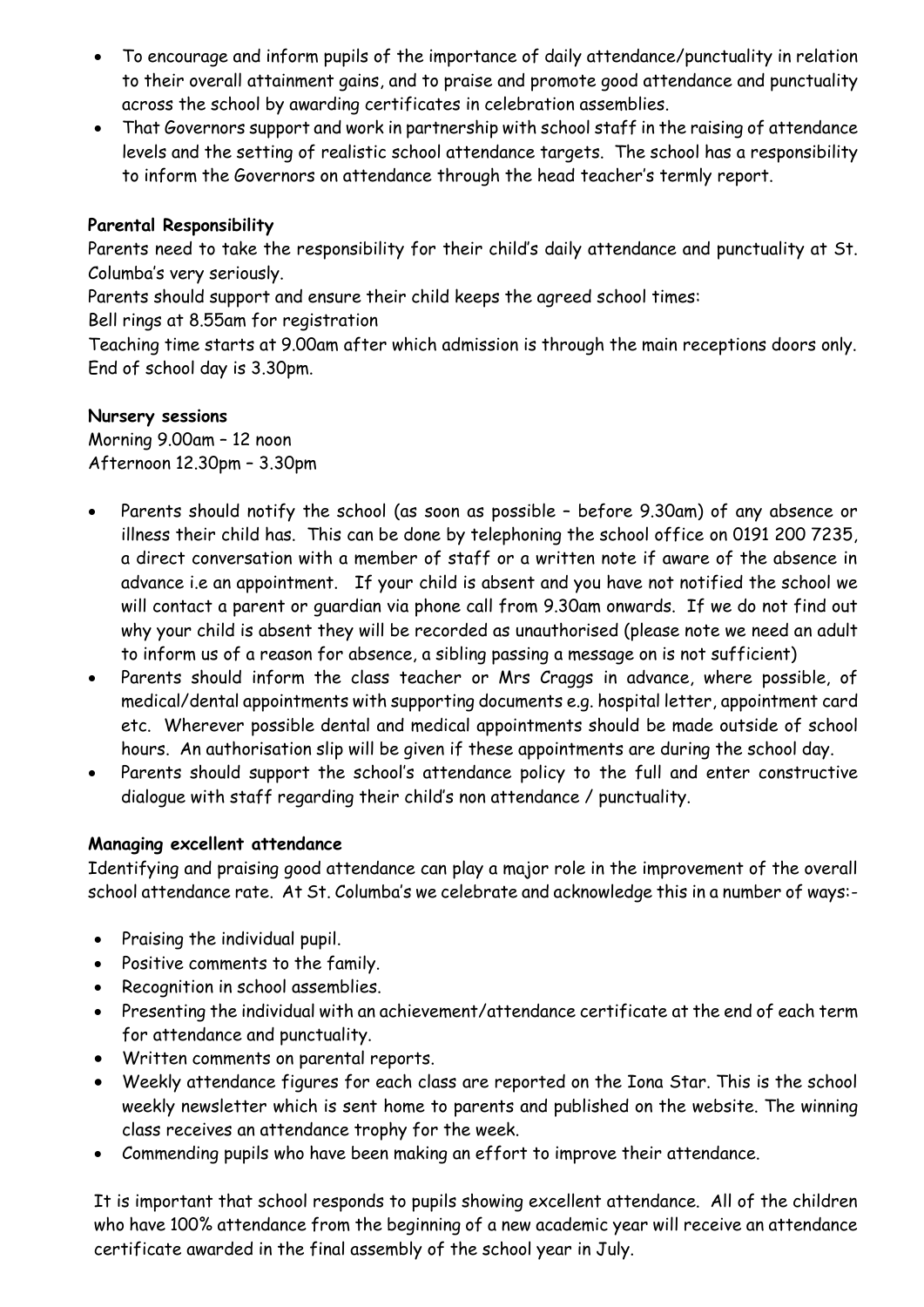#### **Attendance Targets**

The school sets attendance targets each year. These are agreed by the senior staff and governors. These attendance targets are then agreed with the LA link inspector / School Development Partner as well. The targets are challenging yet realistic, and based on attendance figures achieved in previous years. Targets at St. Columba's are around 96%.

#### **Managing non-attendance / persistent lateness. Authorised absences**

An absence is classified as authorised when a child has been away from school for a legitimate reason and the school has received notification from a parent or carer in writing or through a telephone call. Only the school is able to make an absence authorised. Parents do not have this authority, so there may be absences supported by a parent that the school cannot authorise. **Please Note:** If your child is genuinely unwell keep them off school. There have been instances of parents sending children back to school too quickly after an illness and this has resulted in the child needing further time off. If the absence is longer than five days parents should contact the class teacher to arrange for work to be sent home to ensure the child can keep up with their school work.

#### **Unauthorised absence**

An absence is classified as unauthorised when a child is away from school without permission of the school. Therefore the absence is unauthorised if a child is away from school without good reason, even with the support of a parent. Below is a list of some reasons that are classified as unauthorised absences.

Shopping trip Shopping trip Birthday treat/family treat Visiting relatives Family working patterns/commitments Parent unwell extending to come to school child refusing to come to school Waking up late and not coming to school

Another sibling unwell **Another similar and the University of the University** Holidays in term time without authorisation

#### **Monitoring Attendance**

The Local Authority monitor our registers/evidence of absence on a regular basis. If a child's absence falls below 85% the child is classed as a persistent absentee and they will be closely monitored for their attendance. A conversation will take place to see if there is anything school can do to support the child and family.

If a child has a repeated number of unauthorised absences, or persistent absence, the parents or carers will be asked to visit the school and discuss the problem with the Headteacher. If there is no improvement, and there is a long-term concern about the attendance of the child, the school will then inform the Local Authority support services (Attendance and Education Welfare Service - A.E.W.S.), who will contact the parents or guardians to ensure that they understand the seriousness of the situation. Penalty Notices may be issued as a result. Records will be kept of any meetings, external agency support or interventions which may take place as a result of monitoring and tackling persistent absence.

#### **Punctuality**

Registers are taken soon after each session begins and any child who is not in class when this registration occurs and who subsequently arrives at school will be marked as late. With children's safeguarding in mind, the school has decided to lock all external gates at 9.00am each day. After this period entry to the school will be through the main doors only and your child will be recorded as late.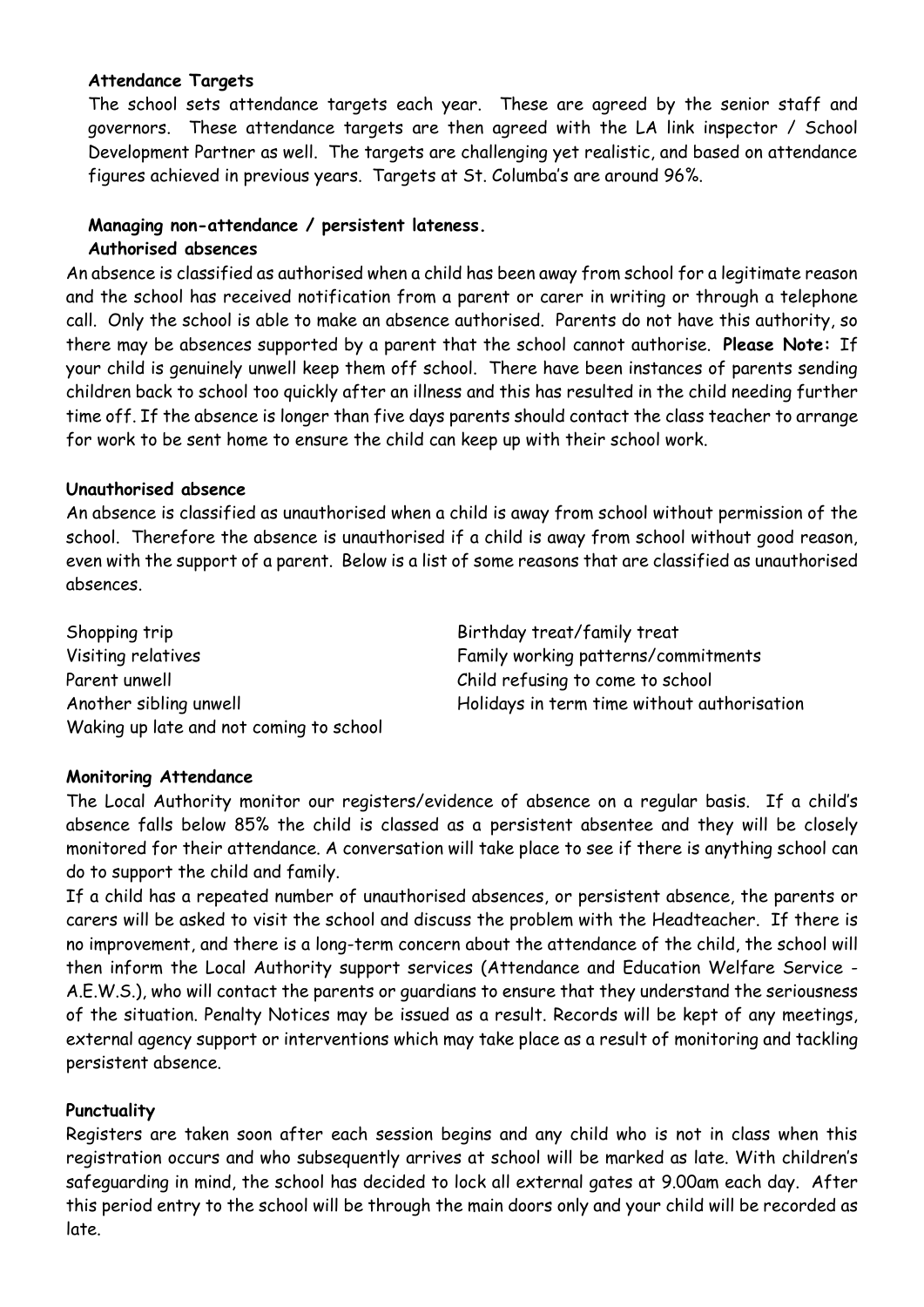Some figures for you: **Lateness = Lost Learning**



**5mins late each day = 3 days learning lost 10mins late each day = 6.5 days learning lost 15mins late each day = 10 days learning lost 30mins late each day = 19 learning days lost**

# **Lateness is monitored and punctuality warning letters are issued to parents termly.**

#### **Holidays in Term Time**

**VERY IMPORTANT –** A change to the law on attendance. The government has changed the law on authorised holidays and leave of absence with effect from 1<sup>st</sup> September 2013. From September 2013 we have been advised by the Attendance and Education Welfare Service (A.E.W.S.) to inform you of the following changes to the law:

Term times are for education. This is the priority. Children and families have 175 days off school to spend time together, including weekends and school holidays. The school policy is not to grant absences during term time and will only be authorised in exceptional circumstances.

**Exceptional Circumstances may include:**

- **Absences to visit family members are not normally granted during term time if they could be scheduled for holiday periods or outside school hours. Children may however need time to visit seriously ill relatives.**
- **Absence for a bereavement of a close family member is usually considered an exception circumstance but the funeral service only, not extended leave.**
- **Absences for important religious observances are often taken into account but only for the ceremony and travelling time, not extended leave. This is intended for one off situations rather than regular or recurring events.**
- **The needs of families of services personnel will be taken into account if they are returning from long operational tours that prevent contact during scheduled holiday time.**
- **Families who need time together to recover from trauma or crisis.**

**These examples are illustrative rather than exhaustive. The fundamental principles for defining "exceptional" are rare, significant, unavoidable and short. By unavoidable we mean an event that could not reasonably be scheduled outside of term time.**

- Parents/Carers **CANNOT** ask for a leave of absence as an automatic right.
- Parental requests **MUST** be in writing.
- Extended periods of absence will be granted **ONLY** in exceptional circumstances and where children's attendance is high, provided that the timing of the absence does not unduly affect a child's education (e.g. in the approach to their SATs)

If you do need an absence day, you should fill in an application for authorised absence form at the school office or write a letter to request permission from the Headteacher. However, the change to the law now means that even these exceptional absences may not be authorised if children have attendance below the national average or the timing is inappropriate and will affect the child's educational experience (e.g. absence in the first week of a new academic year or in their SATs year). If a child is taken out of school for a holiday without school authorisation, they could be highlighted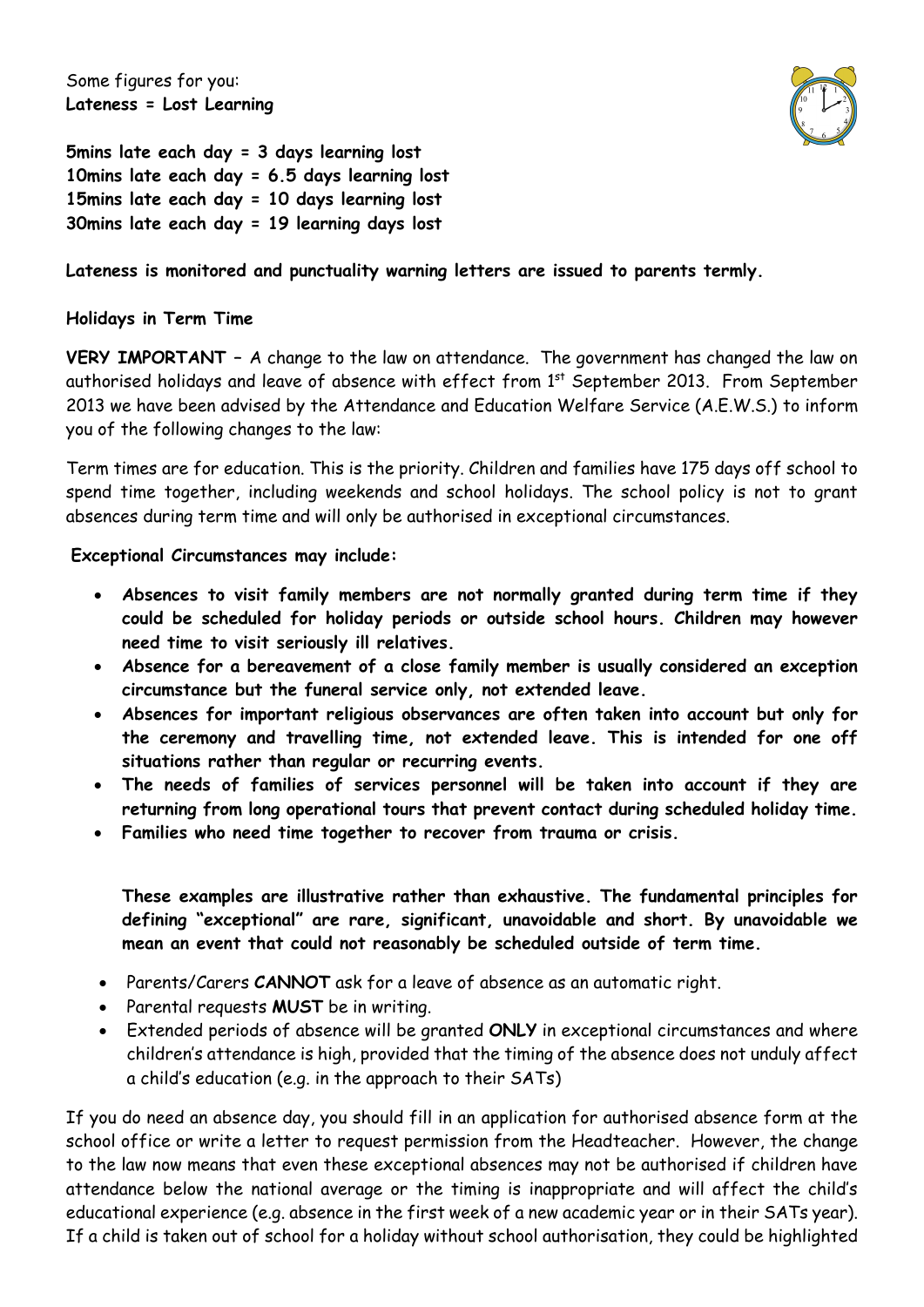to the Local Authority who would take the appropriate action. We know that these changes will not trouble most parents – the vast majority do not attempt to take holidays during term time anyway and we have really improved the attendance and punctuality of children across the school thanks to your support. The government has changed the law because of the impact that low attendance has on children's progress. Even two weeks out of school can have a lasting effect on a child's skills and attainment if they miss out on crucial learning. As we are sure parents will appreciate, teachers do not have the capacity to spend additional time providing catch-up work for children when parents have chosen to keep them away from school. If you have any queries about the new attendance laws don't hesitate to contact Mrs Craggs or Mrs Garbutt.

Year 6 and Year 2 will not be granted permission for absence before the tests in May of any year.

# **Role of the Attendance and Education Welfare Service (A.E.W.S.) at North Tyneside** Responsibilities include:-

- Supporting and encouraging the school in monitoring and promoting good attendance and providing guidance on issues relating to attendance.
- Checking the attendance registration sheets with an assigned member of staff at regular intervals.
- Identifying with the school irregular attendance, whatever the cause.
- Responding promptly to referrals from the school, providing feedback on action taken and advising on any possible legal actions.
- Enabling parents to discharge their legal responsibilities for attendance matters.

# **Reporting and working with Governors**

Improving the level of school attendance is a priority task of the L.A. and therefore Governors share an important role in supporting their school to raise levels of achievement. The Governing Body of St. Columba's is clear in its wish to support the attendance initiative and has high expectations of the school. St. Columba's has a strong commitment to educating its pupils and therefore will not tolerate lengthy pupil absence and will no longer authorise holidays during term time.

# **Criteria to measure success**

We are successful when:

- The termly and annual attendance percentage rate shows continual improvement in pupil attendance.
- All staff are successfully implementing the agreed School Attendance Policy and Procedures.
- We have raised the profile and importance of regular and punctual attendance within the local community (pupils/parents/carers).
- We have made more effective use of any outside agency support including the Attendance and Education Welfare Service (A.E.W.S.)
- We have achieved the annual school attendance targets.